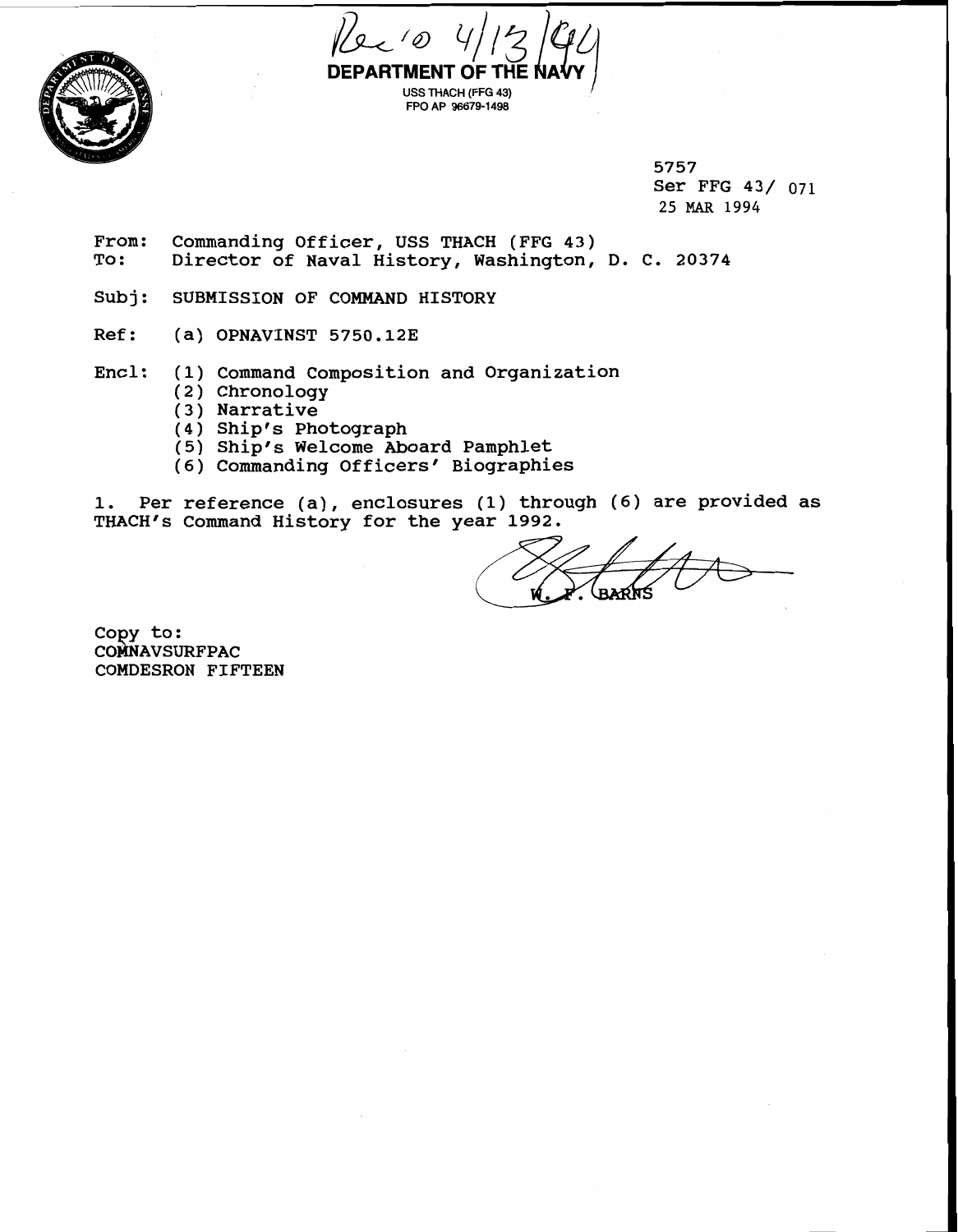## **COMMAND COMPOSITION AND ORGANIZATION**

**USS THACH (FFG 43) is a Flight I11 Oliver Hazard Perry-Class Guided Missile Frigate, designed to provide anti-surface, antisubmarine and medium range anti-air defense to battle group, amphibious or merchant convoys. THACH is a member of Destroyer Squadron FIFTEEN, Commanded by Captain Richard Robbins, United States Navy. THACH is homeported in Yokosuka, Japan and is a**  member of the Overseas Family Residency Program. **Thomas A. Baker, United States Navy, until 20 March 1992 when he was relieved by Commander Robert J. Gibson, United States Navy. Two anti-submarine warfare helicopter detachments were embarked in THACH during 1993 from HSL 51 dets one and two.** 

**Encl (1)**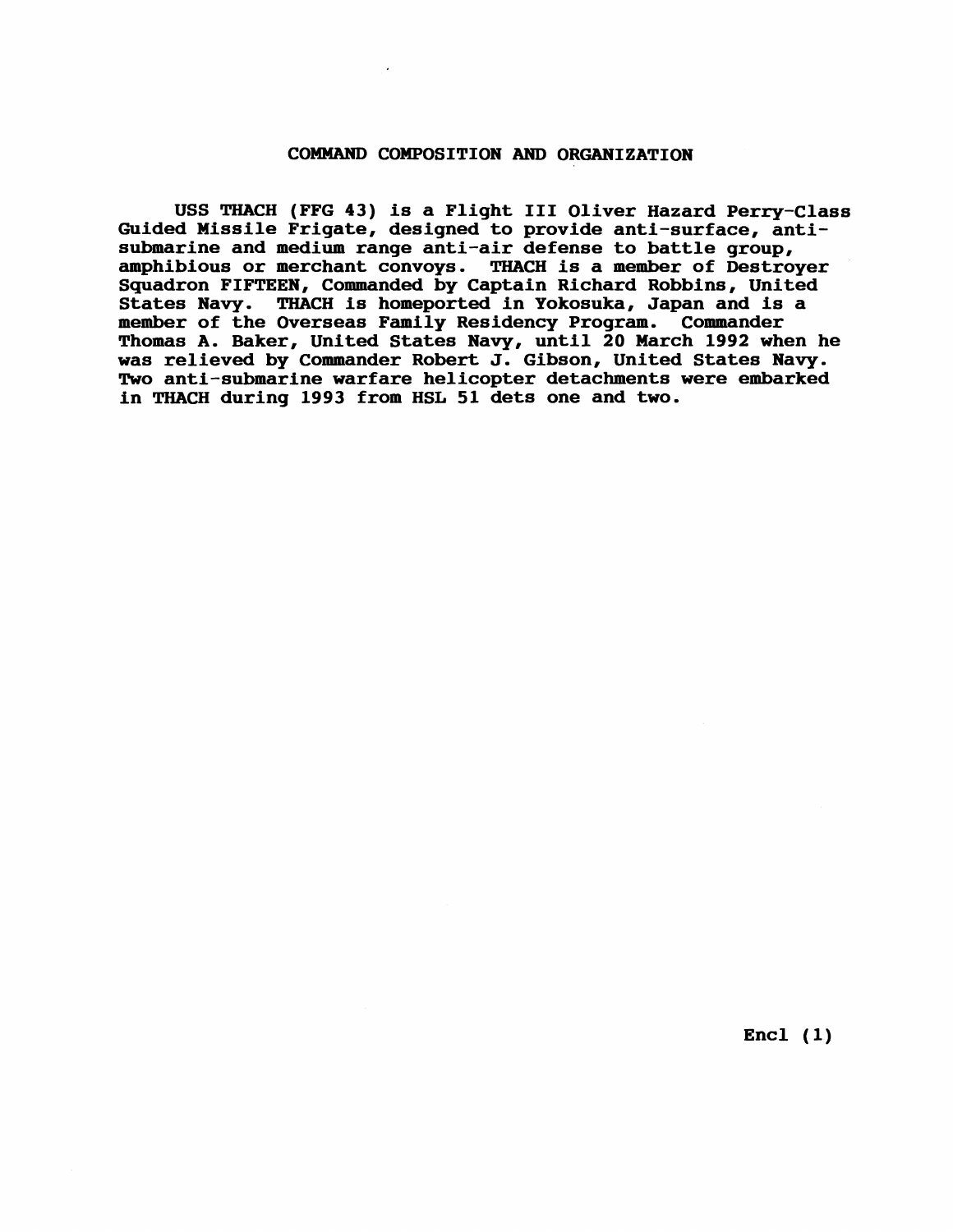# **CHRONOLOGY**

## **JANUARY**

| $01 - 05$<br>HOLIDAY UPKEEP, YOKOSUKA, JA                |  |
|----------------------------------------------------------|--|
| 06-08 COMBAT SYSTEMS READINESS TEST, INPORT YOKOSUKA, JA |  |
| 09<br>COMBAT SYSTEMS READINESS TEST, U/W PHILLIPINE SEA  |  |
| $10 - 12$<br>UPKEEP, YOKOSUKA, JA                        |  |
| 13-16<br>ENROUTE HONG KONG                               |  |
| $17 - 19$<br>PORT VISIT, HONG KONG                       |  |
| $20 - 23$<br>ENROUTE YOKOSUKA, JA                        |  |
| $24 - 31$<br>UPKEEP, YOKOSUKA, JA                        |  |
| LT  <br><b>DETACHES</b>                                  |  |

FEBRUARY

| $01 - 17$ |  | UPKEEP, YOKOSUKA, JA |  |
|-----------|--|----------------------|--|
|-----------|--|----------------------|--|

- 18-20 UNDERWAY, PHILLIPINE SEA<br>21-29 UPKEEP, YOKOSUKA, JA
- **21-29** UPKEEP, YOKOSUKA, JA

## MARCH

| 01        | UPKEEP, YOKOSUKA, JA                                     |
|-----------|----------------------------------------------------------|
|           | 02-09 ASSIGNED CTG 70.1, BATTLE GROUP OPS ENR SUBIC BAY, |
|           | PHILLIPINES                                              |
| 10        | INPORT, SUBIC BAY, PHILLIPINES                           |
| $11 - 16$ | BATTLE GROUP OPS, SOUTH CHINA SEA                        |
| $17 - 20$ | INPORT, SUBIC BAY, PHILLIPINES                           |
|           | 21-22 ENROUTE, HONG KONG                                 |
| $23 - 26$ | PORT VISIT, HONG KONG                                    |
| $27 - 30$ | BATTLE GROUP OPS ENROUTE YOKOSUKA, JA                    |
| 31        | UPKEEP, YOKOSUKA, JA                                     |
| CDR       | <b>DETACHES</b>                                          |

APRIL

| $01 - 14$ |  | POM, YOKOSUKA, JA |  |
|-----------|--|-------------------|--|
|-----------|--|-------------------|--|

- **15-26** UNDERWAY, ENROUTE GERALDTON, AUSTRALIA
- **27-29** PORT VISIT, GERALDTON, AUSTRALIA
- **30** UNDERWAY, ENROUTE PERTH, AUSTRALIA

 $Encl (2)$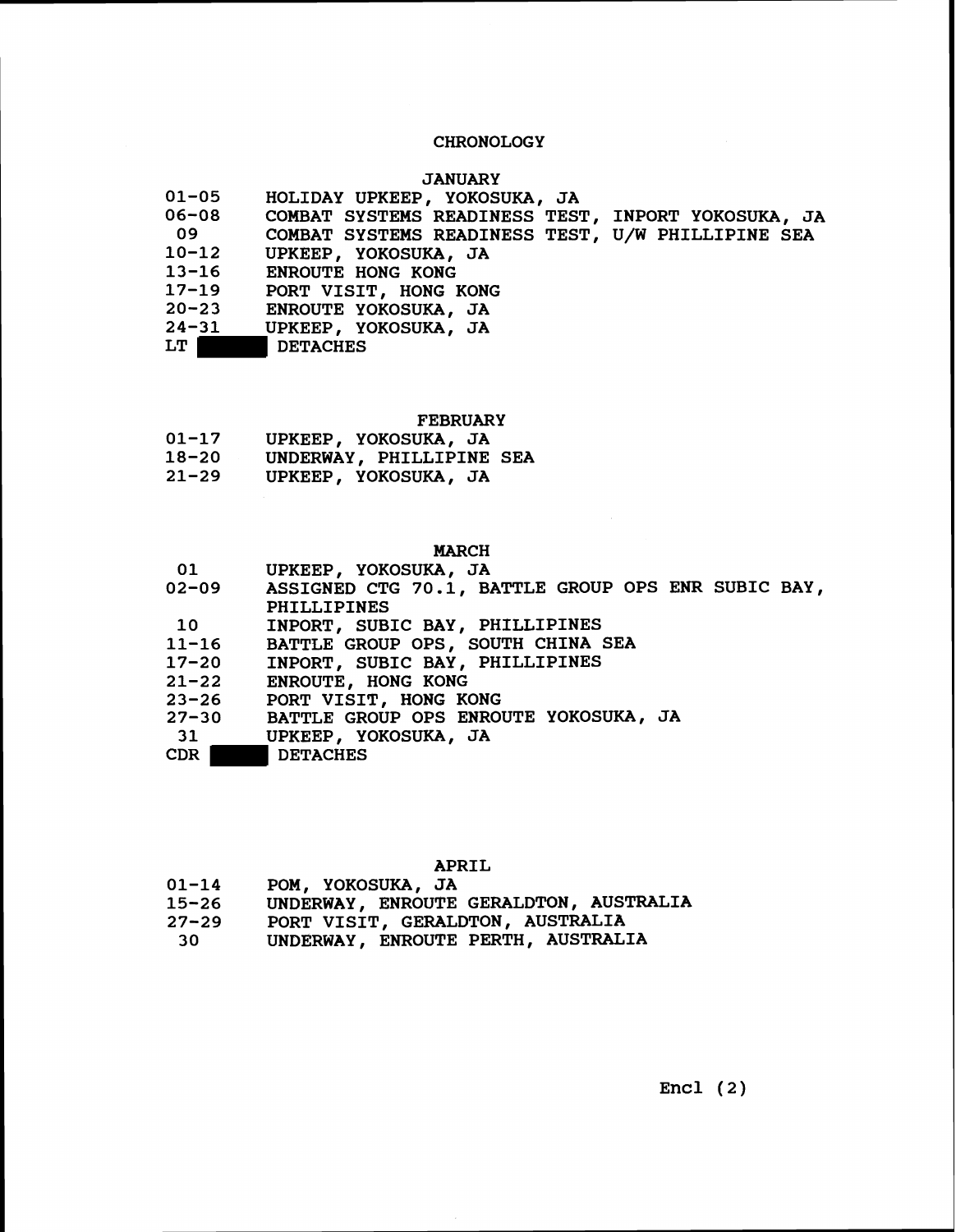MAY

| $01 - 05$ |  |  | PORT VISIT, PERTH, AUSTRALIA |
|-----------|--|--|------------------------------|
|-----------|--|--|------------------------------|

- **06** UNDERWAY, ENROUTE BUNBURY, AUSTRALIA
- 07-10 PORT VISIT, BUNBURY, AUSTRALIA<br>11-27 UNDERWAY, INDIAN OCEAN, ENROUTE
- **11-27** UNDERWAY, INDIAN OCEAN, ENROUTE ARABIAN GULF
- 28 ANCHORED, BAHRAIN BELL

**29-31** BATTLE GROUP OPS, ARABIAN GULF

ASSIGNED CTF **154** 

REPORTS ABOARD

| v. |
|----|
|----|

| $01 - 03$       | BATTLE GROUP OPS, ARABIAN GULF                    |
|-----------------|---------------------------------------------------|
| 04-06           | UPKEEP, BAHRAIN                                   |
| $06 - 09$       | OPERATION NEON SPARK 92-2 WITH BAHRAINI EMIR NAVY |
| 07              | ANCHORED, BAHRAIN BELL                            |
| 08-20           | BATTLE GROUP OPS, ARABIAN GULF                    |
|                 | 09-12 MOBILE TRAINING TEAM ASSIST (PHASE I)       |
| $\overline{13}$ | RAS WITH USNS ANDREW J. HIGGINS                   |
| $14 - 16$       | GULFEX XII WITH FRENCH NAVY AND ROYAL NAVY        |
| 15              | RAS WITH HMS BRAMBLELEAF                          |
| $21 - 26$       | PORT VISIT, ABU DHABI, UNITED ARAB EMIRATES       |
| $27 - 28$       | BATTLE GROUP OPS, ARABIAN GULF                    |
| - 29            | ANCHORED, BAHRAIN BELL                            |
| $29 - 30$       | OPERATION EASTERN SAILOR WITH QATAR NAVY          |
| LTJG            | <b>DETACHES</b>                                   |
|                 |                                                   |

JULY

| $01 - 02$ | FINEX OPERATION EASTERN SAILOR, ANCHORED, DOHA LIGHT    |
|-----------|---------------------------------------------------------|
| $02 - 03$ | BATTLE GROUP OPS, ARABIAN GULF                          |
| $04 - 14$ | TENDER AVAILABILITY WITH USS ACADIA, BAHRAIN            |
|           | 15-17 MOBILE TRAINING TEAM (PHASE II)                   |
| 15        | BATTLE GROUP OPS, ARABIAN GULF                          |
| $16 - 17$ | ANCHORED, BAHRAIN BELL                                  |
|           | 18-19 UPKEEP, BAHRAIN                                   |
|           | 20-21 OPERATION NEON SPARK 92-3 WITH BAHRAINI EMIR NAVY |
| 22        | ANCHORED, SITRA                                         |
| $22 - 24$ | BATTLE GROUP OPS, ARABIAN GULF                          |
| $25 - 29$ | UPKEEP, BAHRAIN                                         |
|           | 30-31 BATTLE GROUP OPS, ARABIAN GULF                    |
|           | 31 RAS WITH MOTOR VESSEL GIANELLA                       |
| T MTA     | <b>BRDADOO IBAIRD</b>                                   |

LTJG REPORTS ABOARD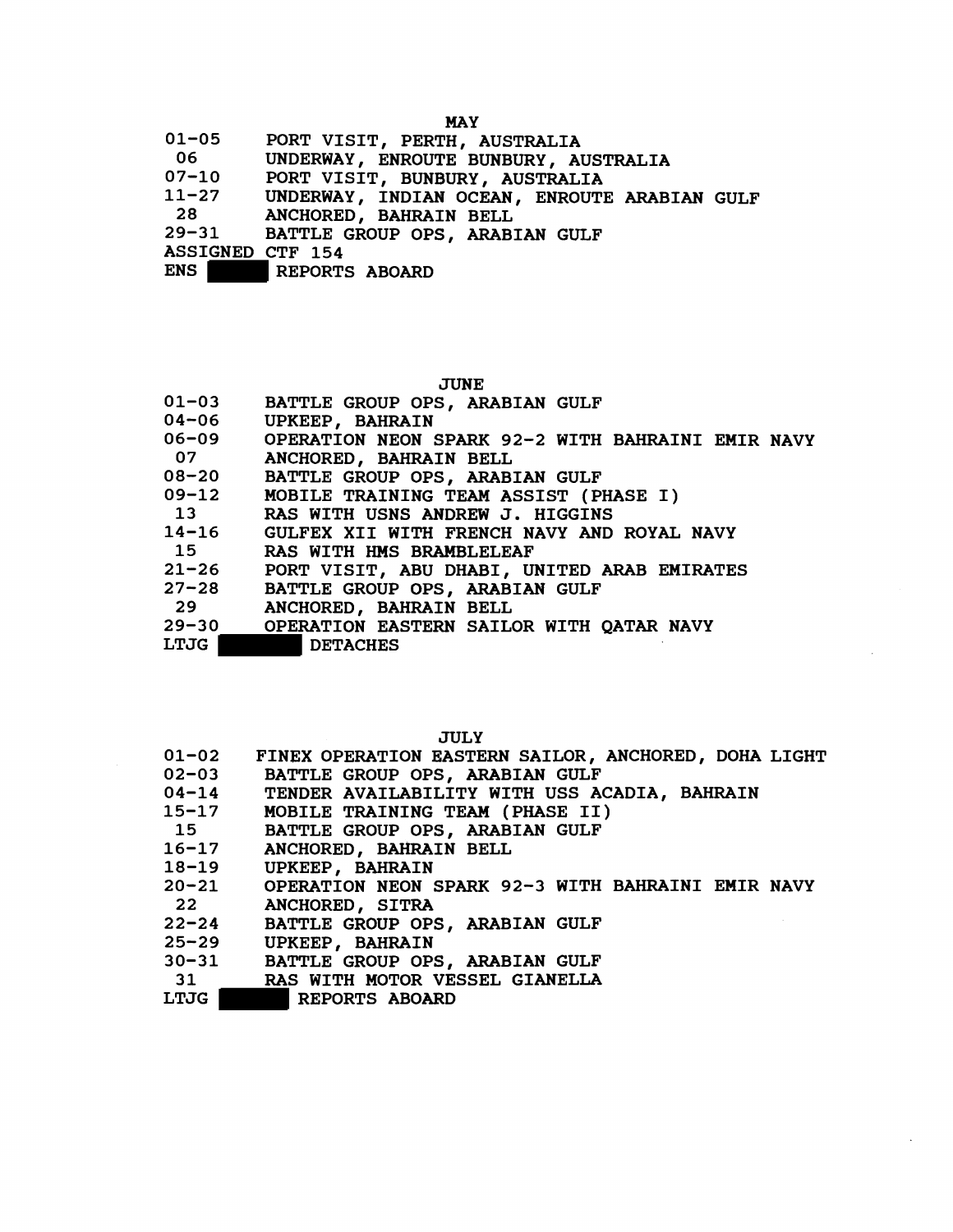### AUGUST

- 01-04 BATTLE GROUP OPS, ARABIAN GULF<br>05-11 TAV WITH USS ACADIA, JEBEL ALI
- **05-11** TAV WITH USS ACADIA, JEBEL ALI, UNITED ARAB EMIRATES
- 12-24 OPERATION SOUTHERN WATCH<br>21-24 MTT PHASE (PHASE III)
- 21-24 MTT PHASE (PHASE III)<br>25-28 ANCHORED, BAHRAIN BEL
- **25-28** ANCHORED, BAHRAIN BELL
- **28-31 OPERATION SOUTHERN WATCH<br>LT REPORTS ABOARD**
- LT REPORTS ABOARD<br>LT DETACHES
- **DETACHES**

- SEPTEMBER<br>01-07 OPERATION SOUTHERN WATCH **01-07** OPERATION SOUTHERN WATCH
- **08-15** TAV WITH USS ACADIA, DUBAI, UNITED ARAB EMIRATES
- **16-25** UNDERWAY, ENROUTE SINGAPORE
- **25-30** UPKEEP, SINGAPORE
- INCHOP SEVENTH FLEET AOR

### **OCTOBER**

| $01 - 04$   | ENROUTE HONG KONG                        |
|-------------|------------------------------------------|
| $01 - 04$   | OPERATIONAL PROPULSION PLANT EXAMINATION |
| 05-08       | PORT VISIT, HONG KONG                    |
| $09 - 12$   | TIGER CRUISE ENROUTE YOKOSUKA, JA        |
| $13 - 31$   | UPKEEP, YOKOSUKA, JA                     |
| <b>LCDR</b> | DETACHES                                 |
| LT          | <b>REPORTS ABOARD</b>                    |
|             |                                          |

ENS REPORTS ABOARD

### NOVEMBER

| $01 - 04$    | UPKEEP, YOKOSUKA, JA                             |
|--------------|--------------------------------------------------|
| 02-06        | HAZARDS OF ELECTROMAGNETIC RADIATION TO ORDNANCE |
|              | (HERO) SURVEY                                    |
|              | 05-17 ANNUALEX 04G WITH JMSDF                    |
| 18 18        | INPORT OKINAWA                                   |
| 19           | UNDERWAY PHILLIPINE SEA                          |
| 19           | INPORT OKINAWA                                   |
|              | UNDERWAY PHILLIPINE SEA                          |
| $20 - 22$    | INPORT OKINAWA                                   |
| $23 - 25$    | UNDERWAY, ENROUTE YOKOSUKA, JA                   |
| $25 - 30$    | UPKEEP, YOKOSUKA, JA                             |
| 30 <b>Si</b> | COMMAND ASSESSMENT OF READINESS AND TRAINING     |
|              | COMMENCES (CART PHASE II) AND                    |
| LCDR         | <b>DETACHES</b>                                  |
| LT           | <b>DETACHES</b>                                  |
|              |                                                  |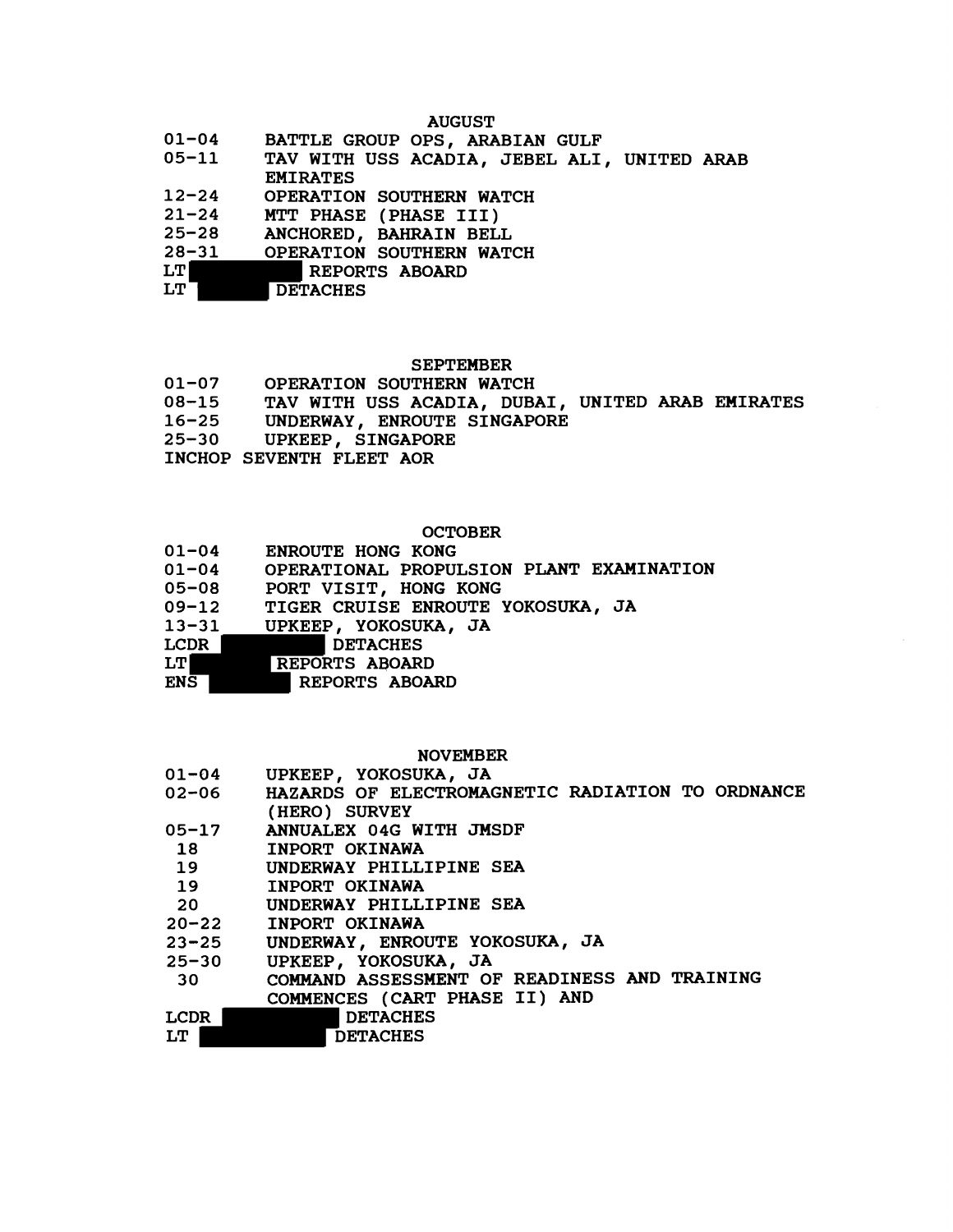# **DECEMBER**

 $\sim$   $\alpha$ 

 $\mathcal{L}^{\text{max}}_{\text{max}}$ 

| $01 - 28$ | HOLIDAY UPKEEP, YOKOSUKA, JA                     |
|-----------|--------------------------------------------------|
| 11        | COMPLETED CART II AND ASIR                       |
| 25        | CHRISTMAS DAY, MISSILE MAGAZINE SPRINKLER SYSTEM |
|           | ACCIDENTALLY ALIGNED, WETTING ALL MISSILES       |
| - 29      | ANCHORED, YOKOSUKA, JA FOR MISSILE OFFLOAD       |
|           | 29-31 UPKEEP, YOKOSUKA, JA                       |
| LT        | REPORTS ABOARD                                   |
| LT        | <b>DETACHES</b>                                  |
| LT        | <b>DETACHES</b>                                  |
|           |                                                  |

 $\mathcal{L}^{\text{max}}_{\text{max}}$  , where  $\mathcal{L}^{\text{max}}_{\text{max}}$ 

 $\sim 10^{-11}$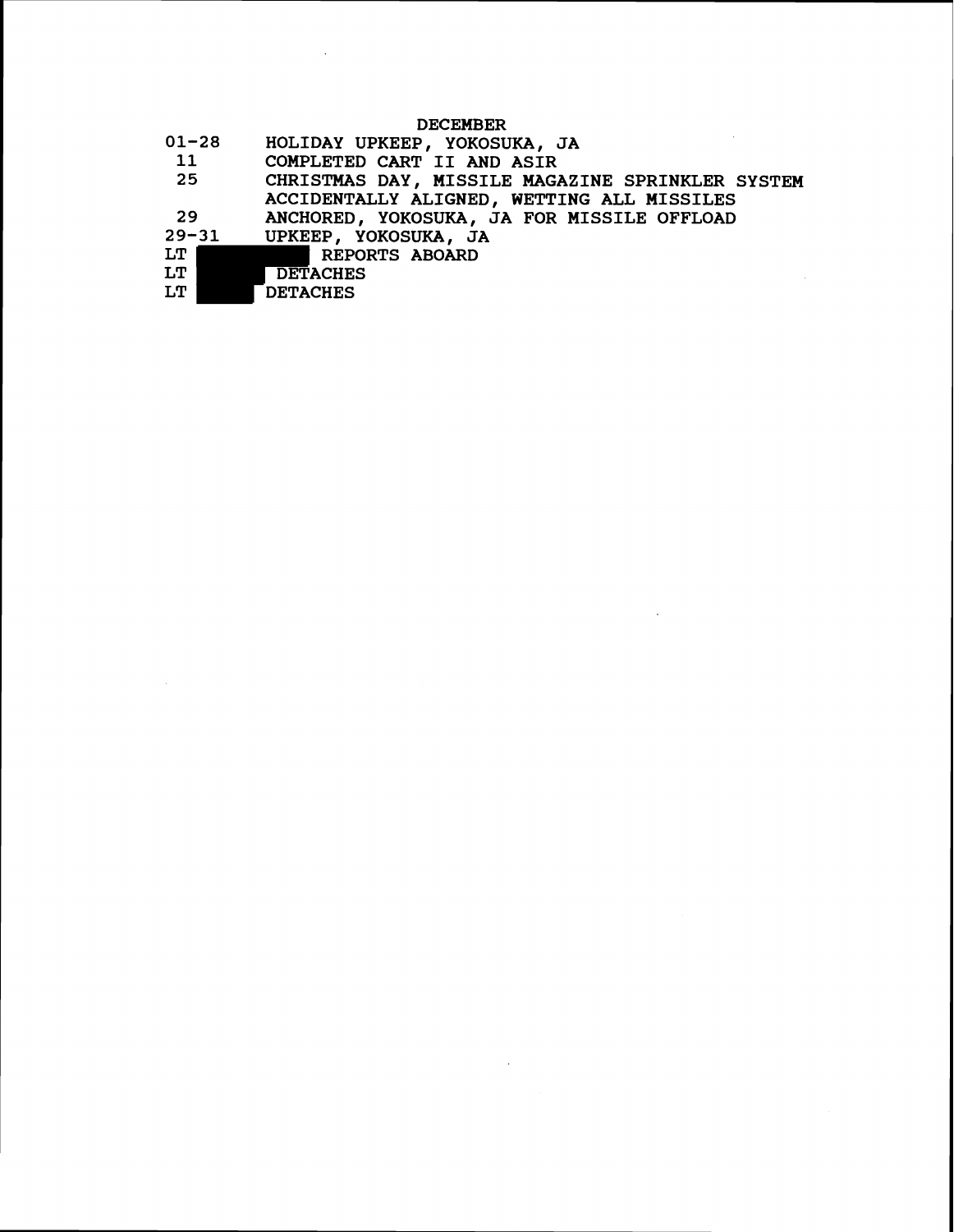### **NARRATIVE**

**THACH was constantly on the move in the year 1992. January started with a highly successful Combat Systems Readiness Test, Then** , **THACH went on a two week trip to Hong Kong and back to**  Then , THACH went on a two week trip to Hong Kong and back to Yokosuka.

**February was the last month for fixing major material discrepancies prior to Battle Group work up exercises in March. THACH also saw two port stops in the philippines and one in Hong Kong. The second visit to the Philippines ended with CAPT Thomas**  A. Baker being relieved by CDR Robert J. Gibson on 20 March.

**A pre-overseas movement stand down started the fist two weeks**  THACH'S deployment to the USNAVCENT AOR began on 15 **April when the ship left Yokosuka bound for Geraldton, Australia. THACH made port calls in Geraldton, Perth and Bunbury and participated in OPERATION REMEMBRANCE, conunemorating the 50TH anniversary of the Battle of Coral Sea over the last week of April and first two weeks of May, THACH officially became a part of the U.S. Central Command on May 26TH.** 

**THACH conducted bi-lateral operations with the Bahrain Navy**  <sub>23</sub> during OPERATION NEON SPARK, with the French and Royal Navies **during OPERATION GULFEX XII, and with the Qatar Navy during**  OPERATION EASTERN SAILOR in the month of June. **conducted RAS with the USNS A. J. HIGGINS and HMS BRAMBLELEAF on**  There was still time in June to officially **start our OPPE preparations with our first Mobile Training Team assist visit and have a port call in Abu Dhabi, United Arab Emirates.** 

**THACH continued its hectic schedule in July with a short anchorage at Doha Light for a hot wash up for OPERATION EASTERN**  SAILOR, then a quick transit to Bahrain to begin a week and a half long tender availability with USS ACADIA. Next, THACH had its **long tender availability with USS ACADIA. Next, THACH had its**  second Mobile Training Team assist visit. **THACH participating in a second OPERATION NEON SPARK with the Bahrain Navy followed by a RAS with the Motor Vessel Gianella.** 

**August began with a week-long tender availability in Jebel Ali, United Arab Emirates. Afterwards, THACH commenced duties with the other participants of OPERATION SOUTHERN WATCH. THACH also had the third and final Mobile Training Team assist visit.** 

**THACH ended her assigned duties for OPERATION SOUTHERN WATCH**  after the first week of September and proceded to Dubai, United **Arab Emirates for another tender availability with USS ACADIA to**  help put the finishing touches on our OPPE preparations. **September 16TH, THACH left the Arabian Gulf. The next week and a** 

**Encl (3)**